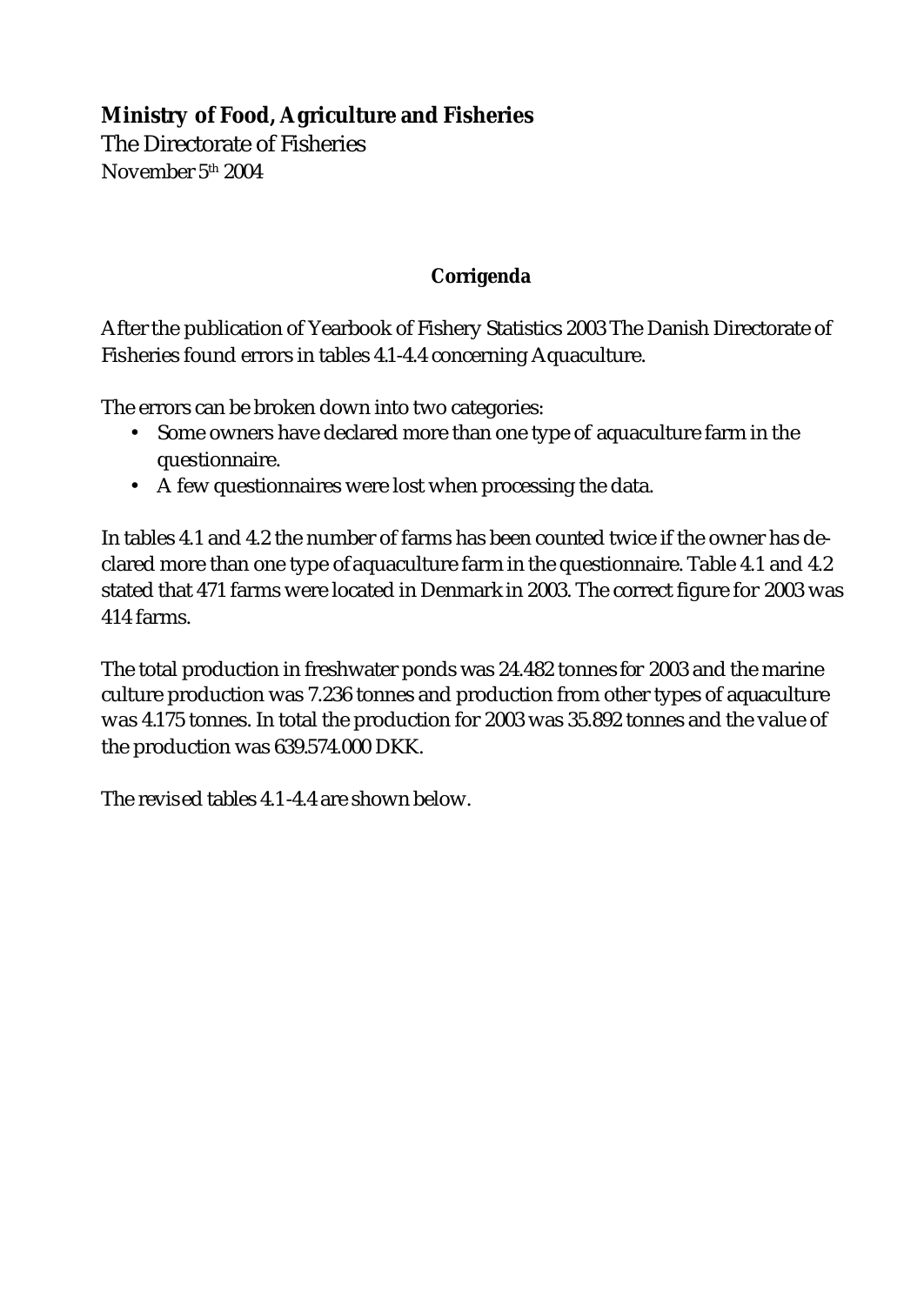| Tabel 4.1: | Dambrugenes produktion.                      |  |  |  |  |
|------------|----------------------------------------------|--|--|--|--|
|            | Fish-farmers production in freshwater ponds. |  |  |  |  |

| År   |       | Århus, Vejle og Fyns<br>amter |           | Sønderjyllands og Ribe<br>amter |           | Ringkøbing og Viborg<br>amter |       | Nordiyllands amt |           | Øvrige amter |            | Hele landet |  |
|------|-------|-------------------------------|-----------|---------------------------------|-----------|-------------------------------|-------|------------------|-----------|--------------|------------|-------------|--|
|      | Tons  | Antal<br>2                    | Tons<br>3 | Antal<br>4                      | Tons<br>5 | Antal<br>6                    | Tons  | Antal<br>8       | Tons<br>9 | Antal<br>10  | Tons<br>11 | Antal<br>12 |  |
| 1991 | 6.353 | 131                           | 8.136     | 76                              | 13.186    | 150                           | 4.669 | 68               |           | ٠            | 32.345     | 425         |  |
| 1992 | 6.437 | 132                           | 8.302     | 77                              | 12.747    | 149                           | 4.205 | 63               |           | ٠            | 31.691     | 421         |  |
| 1993 | 5.904 | 122                           | 7.883     | 75                              | 12.322    | 143                           | 4.628 | 68               |           | ۰.           | 30.737     | 408         |  |
| 1994 | 7.183 | 158                           | 9.035     | 87                              | 14.003    | 166                           | 4.728 | 74               |           |              | 34.949     | 485         |  |
| 1995 | 6.930 | 155                           | 9.327     | 85                              | 14.787    | 159                           | 4.891 | 76               |           | ٠            | 36.182     | 475         |  |
| 1996 | 6.401 | 144                           | 8.779     | 83                              | 13.008    | 156                           | 4.284 | 73               |           | ٠            | 32.472     | 456         |  |
| 1997 | 6.044 | 135                           | 8.849     | 79                              | 12.902    | 149                           | 4.161 | 69               |           | ٠            | 31.956     | 432         |  |
| 1998 | 6.423 | 136                           | 8.996     | 77                              | 12.930    | 145                           | 4.258 | 65               |           | ٠            | 32.607     | 423         |  |
| 1999 | 6.120 | 112                           | 8.708     | 75                              | 13.573    | 157                           | 4.275 | 69               |           | ۰.           | 32.676     | 413         |  |
| 2000 | 5.782 | 100                           | 8.839     | 71                              | 14.650    | 157                           | 4.145 | 63               |           |              | 33.417     | 391         |  |
| 2001 | 5.173 | 94                            | 8.828     | 72                              | 14.805    | 152                           | 4.004 | 59               |           |              | 33.367     | 380         |  |
| 2002 | 4.388 | 76                            | 7.454     | 65                              | 11.220    | 104                           | 2.695 | 45               |           | ۰.           | 26.118     | 297         |  |
| 2003 | 4.511 | 90                            | 7.416     | 64                              | 10.043    | 132                           | 2.304 | 47               | 208       | 4            | 24.482     | 337         |  |

Kilde: Fra 1990 Dansk Dambrugerforening, fra 1994 Miljøstyrelsens "Punktkilder" og fra 2002 Fiskeridirektoratet.

TRANSLATION – Columns. 1 -8: Grouping of counties. 11 -12: All counties. Tons = production in tonnes. Antal = number of fish -farms. Source: Ministry of the Environment "Point sources", from 2002 the Danish Directorate of Fisheries.

| Tabel 4.2: | Havbrug og øvrige anlæg.                                 |
|------------|----------------------------------------------------------|
|            | Marine culture production and other types of production. |

|                    |      |                  |                                       | Havbrug               |                        | Recirkulerede anlæg, indpumpnings-<br>anlæg og anden akvakultur | Samlet produktion<br>$(4+6)$ |             |
|--------------------|------|------------------|---------------------------------------|-----------------------|------------------------|-----------------------------------------------------------------|------------------------------|-------------|
|                    |      | Antal anlæg<br>1 | Antal bure<br>$\overline{\mathbf{2}}$ | 1.000 kubikmeter<br>3 | Produktion i tons<br>4 | Antal anlæg<br>5                                                | Produktion i tons<br>6       | i tons<br>7 |
| A: Jylland og Fyn  | 1993 | 18               | 315                                   | 140                   | 3.781                  |                                                                 |                              | 3.781       |
|                    | 1994 | 18               | 271                                   | 142                   | 3.345                  |                                                                 |                              | 3.345       |
|                    | 1995 | 17               | 191                                   | 154                   | 3.566                  |                                                                 |                              | 3.566       |
|                    | 1996 | 16               | 188                                   | 154                   | 3.758                  |                                                                 |                              | 3.758       |
|                    | 1997 | 15               | 143                                   | 137                   | 2.894                  |                                                                 |                              | 2.894       |
|                    | 1998 | 14               | 135                                   | 128                   | 3.253                  |                                                                 |                              | 3.253       |
|                    | 1999 | 14               | 110                                   | 119                   | 3.111                  |                                                                 |                              | 3.111       |
|                    | 2000 | 15               | 111                                   | 120                   | 3.087                  |                                                                 |                              | 3.087       |
|                    | 2001 | 14               | 117                                   | 129                   | 3.050                  |                                                                 |                              | 3.050       |
|                    | 2002 | 14               | $\ldots$                              | 126                   | 3.101                  | 65                                                              | 2.304                        | 5.405       |
|                    | 2003 | 13               | 105                                   | 126                   | 2.845                  | 66                                                              | 3.712                        | 6.557       |
| B: Sjælland, øerne | 1993 | 12               | 330                                   | 198                   | 4.071                  |                                                                 |                              | 4.071       |
| og Bornholm        | 1994 | 11               | 335                                   | 199                   | 3.448                  |                                                                 |                              | 3.448       |
|                    | 1995 | 10               | 318                                   | 203                   | 3.779                  |                                                                 |                              | 3.779       |
|                    | 1996 | 10               | 305                                   | 192                   | 4.043                  |                                                                 |                              | 4.043       |
|                    | 1997 | 9                | 206                                   | 125                   | 2.957                  |                                                                 |                              | 2.957       |
|                    | 1998 | 9                | 149                                   | 127                   | 3.836                  |                                                                 |                              | 3.836       |
|                    | 1999 | 10               | 155                                   | 164                   | 3.942                  |                                                                 |                              | 3.942       |
|                    | 2000 | 12               | 155                                   | 164                   | 4.178                  |                                                                 |                              | 4.178       |
|                    | 2001 | 8                | 106                                   | 151                   | 2.803                  |                                                                 |                              | 2.803       |
|                    | 2002 | 10               | 82                                    | 136                   | 3.826                  | 20                                                              | 856                          | 4.681       |
|                    | 2003 | 11               | 81                                    | 144                   | 4.391                  | 13                                                              | 462                          | 4.853       |
| C: Hele landet     | 1993 | 30               | 645                                   | 338                   | 7.852                  |                                                                 |                              | 7.852       |
|                    | 1994 | 29               | 606                                   | 341                   | 6.793                  |                                                                 |                              | 6.793       |
|                    | 1995 | 27               | 509                                   | 358                   | 7.348                  |                                                                 |                              | 7.348       |
|                    | 1996 | 26               | 493                                   | 346                   | 7.802                  |                                                                 |                              | 7.802       |
|                    | 1997 | 24               | 349                                   | 262                   | 5.852                  |                                                                 |                              | 5.852       |
|                    | 1998 | 23               | 284                                   | 256                   | 7.089                  |                                                                 |                              | 7.089       |
|                    | 1999 | 24               | 265                                   | 283                   | 7.053                  |                                                                 |                              | 7.053       |
|                    | 2000 | 27               | 266                                   | 284                   | 7.264                  |                                                                 |                              | 7.264       |
|                    | 2001 | 22               | 223                                   | 280                   | 5.853                  |                                                                 |                              | 5.853       |
|                    | 2002 | 24               | 121                                   | 262                   | 6.926                  | 85                                                              | 3.159                        | 10.085      |
|                    | 2003 | 24               | 186                                   | 269                   | 7.236                  | 79                                                              | 4.174                        | 11.410      |

Anm.: I 2000 er tallene for volumen (i 1.000 kubikmeter) estimeret udfra den gennemsnitlige volumen pr. bur<br>I 1999. Fra 2002 ligger Fiskeridirektoratets indberetningsskema til grund for oplysningerne, hvilket betyder, at<br>t

TRANSLATION – Table sections, A: West of Storebælt. B: East of Storebælt. C: All regions. – Columns:<br>Marine farms - 1: Number of plants. 2: Number of cages. 3: Volume in 1,000 cubic meters. 4: Production<br>in tonnes. - Recir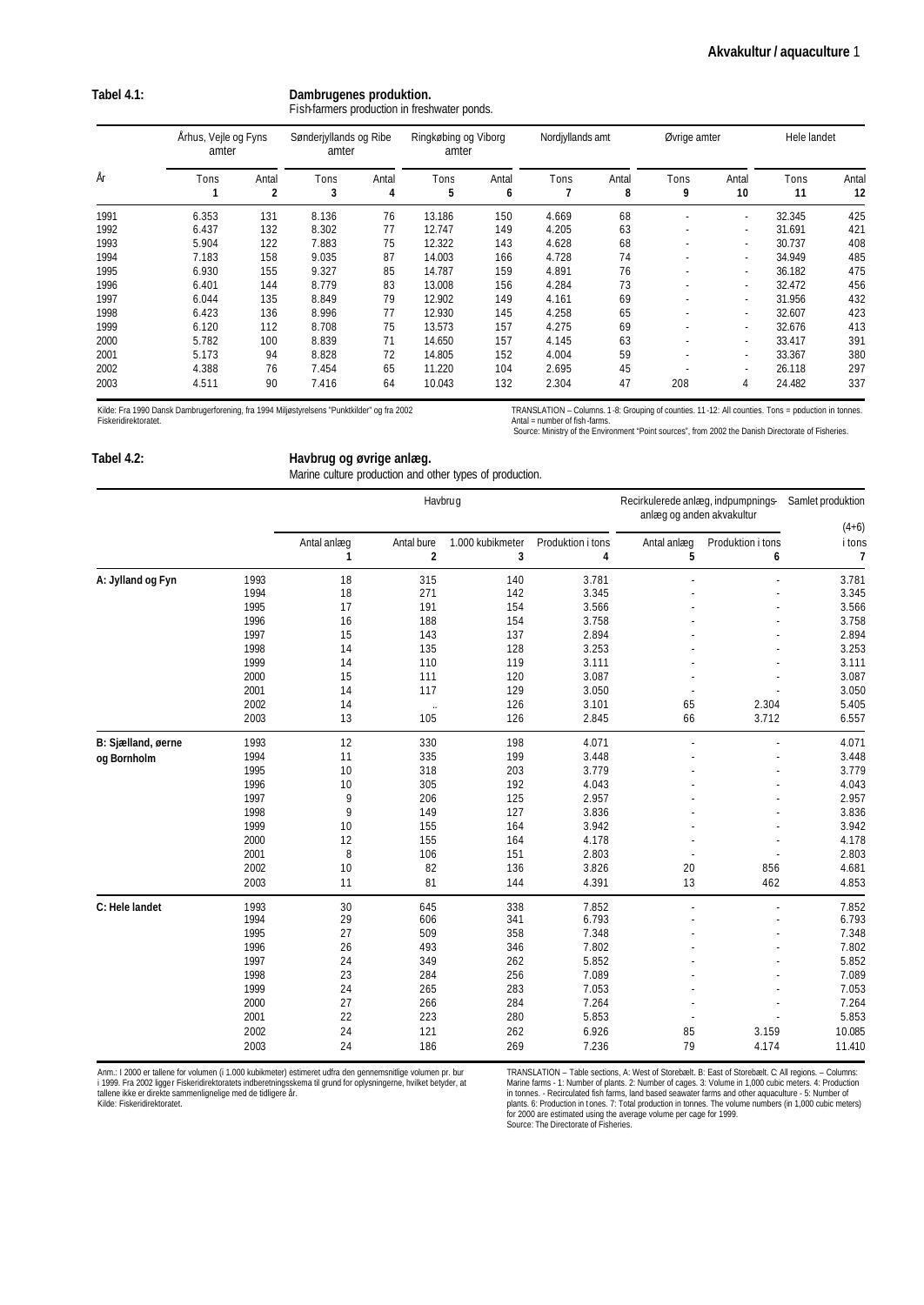## 2 **Akvakultur / aquaculture**

| 2003                                                                                 |              | Århus, Vejle og Fyns  | Sønderjyllands og<br>Ribe amter<br>2 | Ringkøbing og Viborg<br>amter<br>3 | Nordjyllands amt | Øvrige amter<br>5 | Hele landet<br>6 |
|--------------------------------------------------------------------------------------|--------------|-----------------------|--------------------------------------|------------------------------------|------------------|-------------------|------------------|
|                                                                                      |              | amter<br>$\mathbf{1}$ |                                      |                                    | 4                |                   |                  |
| Anlægstype                                                                           | Art          |                       |                                      | Tons                               |                  |                   |                  |
| Ferskvandsdambrug                                                                    | Bækørred     | 30                    | 7                                    | 55                                 | 5                |                   | 97               |
|                                                                                      | Gedde        |                       |                                      |                                    |                  | $\Omega$          | $\mathbf{0}$     |
|                                                                                      | Kildeørred   | 63                    | 143                                  | 6                                  | 14               |                   | 226              |
|                                                                                      | Karpe        |                       | 0                                    |                                    |                  |                   | $\mathbf 0$      |
|                                                                                      | Laks         | 1                     |                                      |                                    |                  |                   | $\overline{2}$   |
|                                                                                      | Ørred        | 15                    | Δ                                    | 22                                 | 8                | 0                 | 49               |
|                                                                                      | Pighvar      |                       |                                      | $\mathbf{0}$                       |                  |                   | $\Omega$         |
|                                                                                      | Regnbueørred | 4.402                 | 7.262                                | 9.959                              | 2.277            | 208               | 24.108           |
|                                                                                      | Skrubbe      |                       |                                      | 0                                  |                  |                   | $\mathbf 0$      |
|                                                                                      | Pighvar      |                       |                                      | 0                                  |                  |                   | $\Omega$         |
|                                                                                      | Regnbueørred | 2.191                 | 654                                  |                                    |                  | 4.391             | 7.236            |
|                                                                                      | Skrubbe      |                       |                                      | 0                                  |                  |                   | $\mathbf 0$      |
|                                                                                      | Blanke ål    |                       |                                      | 64                                 |                  |                   | 64               |
|                                                                                      | Ørred        |                       |                                      |                                    |                  |                   |                  |
|                                                                                      | Pighvar      |                       |                                      | $\mathbf{0}$                       |                  |                   | $\mathbf{0}$     |
|                                                                                      | Regnbueørred |                       |                                      | 559                                |                  | 233               | 793              |
|                                                                                      | Skrubbe      |                       |                                      | $\mathbf{0}$                       |                  |                   | $\mathbf{0}$     |
|                                                                                      | Aborre       |                       |                                      |                                    |                  | $\mathbf 0$       | $\Omega$         |
| Havbrug<br>Indpumpningsanlæg<br>Recirkuleret anlæg<br>Anden Akvakultur<br>Alle anlæg | Blanke ål    | 656                   | 13                                   | 205                                | 847              | 226               | 1.947            |
|                                                                                      | Gedde        |                       |                                      | 0                                  |                  | 0                 | $\mathbf{0}$     |
|                                                                                      | Laks         | 12                    |                                      |                                    |                  | 0                 | 14               |
|                                                                                      | Ørred        | 20                    |                                      | 9                                  |                  |                   | 30               |
|                                                                                      | Regnbueørred | 368                   |                                      | 590                                | 345              | 0                 | 1.303            |
|                                                                                      | Sandart      | 6                     |                                      |                                    |                  |                   | 6                |
|                                                                                      | Blåmusling   |                       |                                      | 11                                 |                  |                   | 11               |
|                                                                                      | Gedde        |                       |                                      |                                    |                  | 0                 | $\Omega$         |
|                                                                                      | Helt         |                       |                                      | 0                                  |                  |                   | 0                |
|                                                                                      | Krebs        | O                     |                                      |                                    |                  |                   | 0                |
|                                                                                      | Pighvar      |                       |                                      | 0                                  |                  |                   |                  |
|                                                                                      | Skrubbe      |                       |                                      | $\mathbf 0$                        |                  |                   | $\Omega$         |
|                                                                                      | Alle arter   | 7.765                 | 8.082                                | 11.484                             | 3.500            | 5.061             | 35.892           |

**Tabel 4.3: Dansk akvakultur produktion, fordelt på amter, anlægstype og art.**

Anm.: Alle arter er medtaget I tabellen. Kilde: Fiskeridirektoratets akvakulturregister.

TRANSLATION – Rows, plant types and species. Columns. 1-5: Grouping of counties. 6: All counties.<br>Tons = production in tonnes. – Rows farm types: freshwater farms, seawater farms, land based seawater<br>farms, recirculated fi